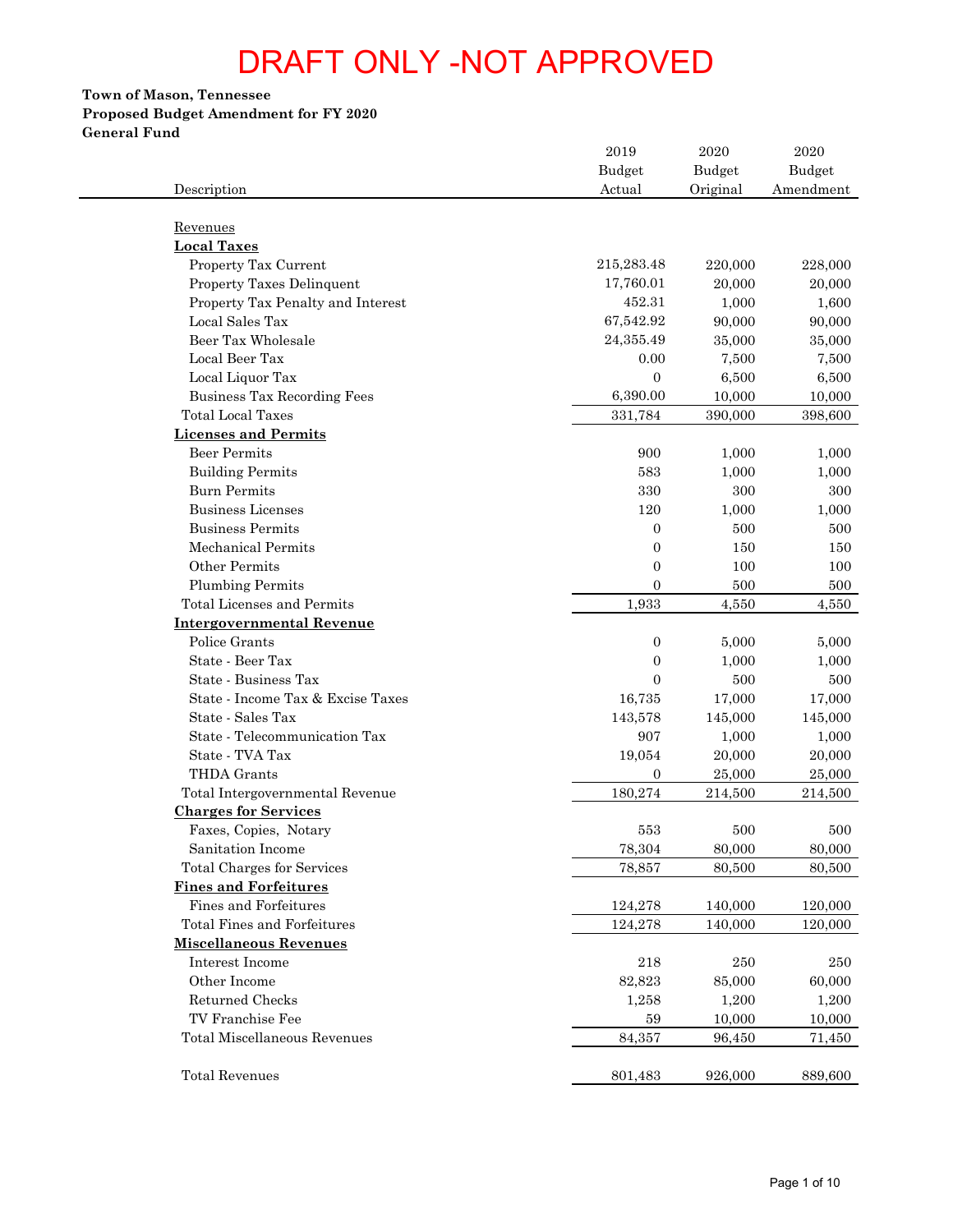|                                         | 2019             | 2020               | 2020                       |
|-----------------------------------------|------------------|--------------------|----------------------------|
| Description                             | Budget<br>Actual | Budget<br>Original | <b>Budget</b><br>Amendment |
| Expenditures                            |                  |                    |                            |
| <b>General Government</b>               |                  |                    |                            |
| Legislative                             |                  |                    |                            |
| Salary Mayor                            | 5,100            | 6,000              | 6,000                      |
| Salary Aldermen                         | 7,200            | 7,200              | 7,200                      |
| Financial Administration                |                  |                    |                            |
| Salaries - Recorder                     | 3,500            | 3,500              | 3,500                      |
| Salaries - Office Assistants            | 60,983           | 37,500             | 55,000                     |
| Salaries - Overtime                     | $\mathbf{0}$     | 1,000              | 100                        |
| Salaries - Holiday                      | 827              | 1,200              | 1,200                      |
| <b>Fringe Benefits</b>                  | 8,544            | 11,800             | 11,800                     |
| <b>Advertising/Public Notice</b>        | 2,862            | 3,000              | 3,000                      |
| <b>Bank Charges</b>                     | 141              | 100                | 100                        |
| Capital Expenditures - Office Equipment | $\boldsymbol{0}$ | 1,000              | 1,000                      |
| Local Planning Assistant                | 3,896            | 1,500              | 1,500                      |
| Supplies & Materials                    | 16,773           | 10,000             | 10,000                     |
| Travel                                  | 748              | 4,000              | 4,000                      |
| Utilities & Telephone                   | 16,863           | 15,000             | 15,000                     |
| <b>Other General Government</b>         |                  |                    |                            |
| <b>Building Inspection</b>              | $\mathbf{0}$     | 250                | 250                        |
| Community Outreach                      | $\mathbf{0}$     | 500                | 500                        |
| Computer & Software                     | 369              | 500                | 1,100                      |
| Dues & Fees                             | 744              | 500                | 1,500                      |
| <b>Equipment Rental</b>                 | 3,205            | 3,200              | 3,500                      |
| <b>Grant Construction Expenses</b>      | $\mathbf{0}$     | 25,000             | 25,000                     |
| Insurance - Prob, Lab, WC               | 28,505           | 9,800              | 9,800                      |
| Internet - Network                      | 2,980            | 2,000              | 1,500                      |
| <b>Janitorial Services</b>              | 4,354            | 4,500              | 5,500                      |
| Other Services                          | 3,325            | 1,500              | 100                        |
| Postage & Freight                       | 4,195            | 1,000              | 4,800                      |
| Professional Fees - Accounting          | 6,039            | 8,000              | 8,000                      |
| Professional Fees - Audit               | 9,538            | 10,000             | 10,000                     |
| Professional Fees - Legal               | 1,958            | 5,000              | 2,500                      |
| Professional Fees - Other               | 16,988           | 8,000              | 8,000                      |
| Property Tax Expenditures               | 648              | 700                | 100                        |
| Repairs & Maintenance - Building        | 788              | 700                | 100                        |
| Repairs & Maintenance - Equipment       | $45\,$           | 200                | 100                        |
| Training                                | 1,207            | 1,500              | 600                        |
| <b>Total General Government</b>         | 212,326          | 185,650            | 202,350                    |
| <b>Sanitation</b>                       |                  |                    |                            |
| Sanitation Expenditures                 | 56,133           | 55,000             | 55,000                     |
| <b>Total Sanitation</b>                 | 56,133           | 55,000             | 55,000                     |
| <b>Public Safety</b>                    |                  |                    |                            |
| Police                                  |                  |                    |                            |
| Salaries - Police Department            | 263,533          | 326,000            | 265,000                    |
| Salaries - Overtime                     | 37,947           | 10,000             | 20,000                     |
| Salaries - Holiday Pay                  | 6,903            | 8,600              | 4,000                      |
| <b>Fringe Benefits</b>                  | 40,274           | 32,000             | 27,000                     |
| In-service Pay                          | $\boldsymbol{0}$ | $\mathbf{0}$       | 1,000                      |
| <b>GHSO</b> Wages                       | 600              | 600                | 600                        |
| Software - Court                        | 10,157           | 10,000             | 20,200                     |
|                                         |                  |                    | Page 2 of 10               |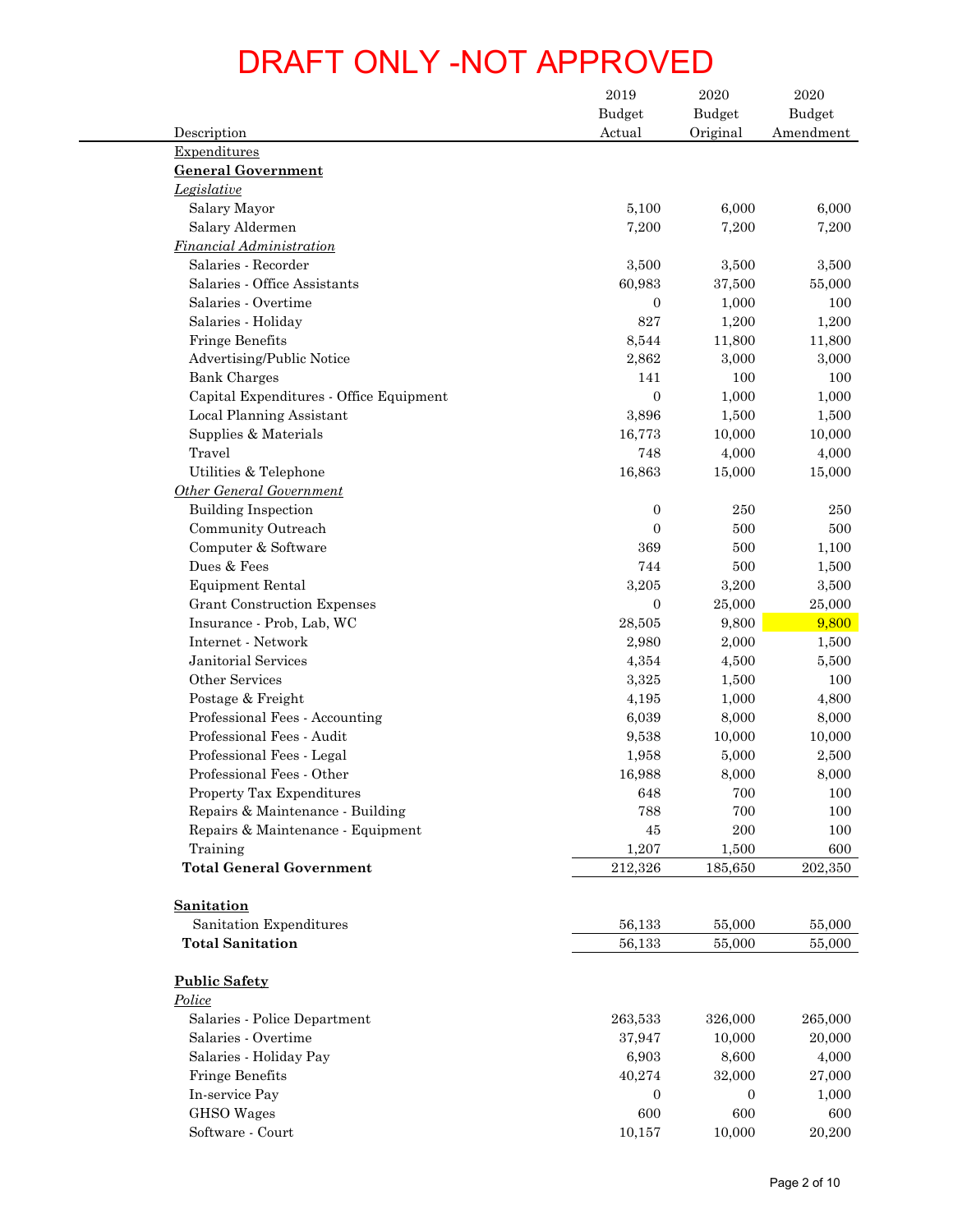| Description<br>911 Expense<br>Advertisement & Publications<br><b>Building Rental</b> | <b>Budget</b>     |                           | $\,2020\,$    |
|--------------------------------------------------------------------------------------|-------------------|---------------------------|---------------|
|                                                                                      |                   | <b>Budget</b><br>Original | <b>Budget</b> |
|                                                                                      | Actual<br>24,215  | 25,000                    | Amendment     |
|                                                                                      | $\boldsymbol{0}$  | 300                       |               |
|                                                                                      | 7,018             | 2,000                     |               |
| Computers & Software                                                                 | 9,096             | 1,500                     |               |
| Dues & Fees                                                                          | 35                | 1,000                     |               |
| Equipment                                                                            | 6,252             | 4,000                     |               |
| <b>Equipment Rental</b>                                                              | 1,906             | 2,000                     |               |
| Fuel                                                                                 | 16,949            | 10,000                    |               |
| Internet & Network                                                                   | 1,407             | 1,500                     |               |
| Insurance - Prob, Liab, WC                                                           | 49,228            | 49,300                    |               |
| Medical/Physicals/Drug Testing                                                       | 785               | 1,000                     |               |
| Professional Fees - Other                                                            | 644               | 500                       |               |
| Professional Fees - Prosecutor                                                       | 4,500             | 5,400                     |               |
| Professional Fees - Judge                                                            |                   |                           |               |
|                                                                                      | 4,200             | 4,200                     |               |
| Radio Communications                                                                 | $\overline{0}$    | 500                       |               |
| Repairs & Maintenance - Building                                                     | 233               | 500                       |               |
| Repairs & Maintenance - Vehicles                                                     | 3,441             | 5,000                     |               |
| Repairs & Maintenance - Equipment                                                    | 54                | 1,000                     |               |
| Supplies & Materials                                                                 | 1,162             | 2,500                     |               |
| Towing Wrecker Service                                                               | 2,479             | 2,400                     |               |
| Training                                                                             | 6,600             | 2,000                     |               |
| Travel                                                                               | 885               | 2,000                     |               |
|                                                                                      | 5,951             | 5,000                     |               |
| Uniforms                                                                             |                   | 14,500                    |               |
| Utilities & Telephone<br><b>Total Police Department</b>                              | 14,500<br>520,953 | 530,300                   |               |
|                                                                                      |                   |                           |               |
| <b>Fire Protection &amp; Control</b>                                                 |                   |                           |               |
| Salaries-Fire Department                                                             | 21,606            | 30,300                    |               |
| Fringe Benefits                                                                      | 1,609             | 3,000                     |               |
| Advertising & Public Notice                                                          | $\overline{0}$    | 150                       |               |
| Equipment                                                                            | 6,950             | 3,000                     |               |
| <b>Equipment Rental</b>                                                              | 506               | 0                         |               |
| Fuel                                                                                 | 1,248             | 1,000                     |               |
| Insurance - Prob, Liab, WC                                                           | 5,132             | 5,750                     |               |
| Internet - Network                                                                   | 1,502             | 1,500                     |               |
| Repairs & Maintenance - Vehicles                                                     | 3,918             | 2,500                     |               |
| Repairs & Maintenance - Equipment                                                    | $\boldsymbol{0}$  | 2,500                     |               |
| Supplies & Materials                                                                 | 2,857             | 3,000                     |               |
| Towing Wrecker Service                                                               | 325               | 150                       |               |
| Training                                                                             | 300               | 500                       |               |
| Travel                                                                               | 538               | 500                       |               |
| Uniforms                                                                             | 2,240             | 2,000                     |               |
| Utilities & Telephone                                                                | 7,772             | 6,000                     |               |
| Volunteer Fireman Stipend                                                            | $\boldsymbol{0}$  | 500                       |               |
| <b>Total Fire Department</b>                                                         | 56,502            | 62,350                    |               |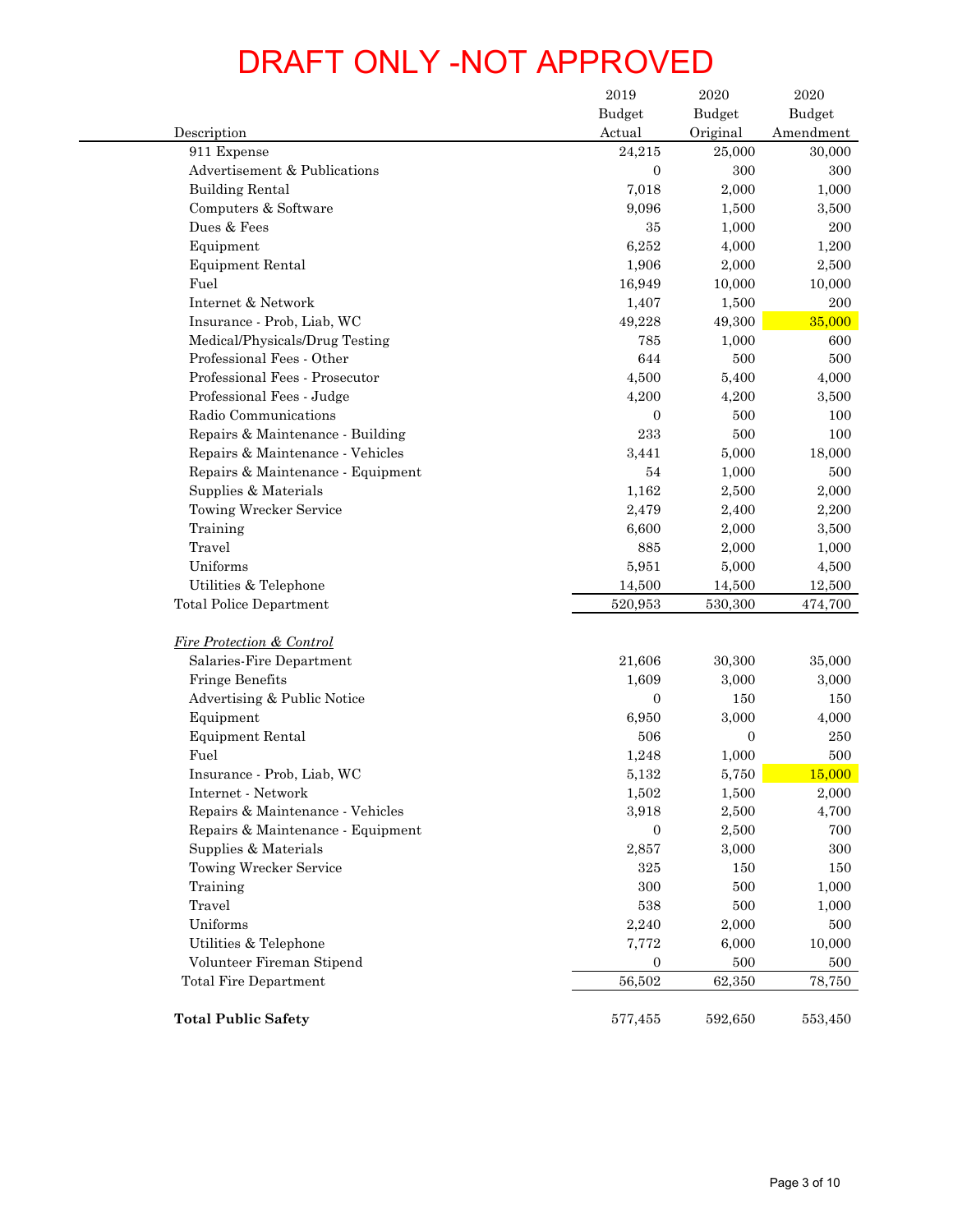| Description                                | 2019<br><b>Budget</b><br>Actual | $\boldsymbol{2020}$<br><b>Budget</b><br>Original | 2020<br><b>Budget</b><br>Amendment |
|--------------------------------------------|---------------------------------|--------------------------------------------------|------------------------------------|
| <b>Public Works - Parks and Recreation</b> |                                 |                                                  |                                    |
| Parks                                      |                                 |                                                  |                                    |
| <b>Equipment Purchase</b>                  | $\boldsymbol{0}$                | 2,000                                            | 500                                |
| Repairs & Maintenance - Equipment          | $\boldsymbol{0}$                | 500                                              | 500                                |
| Insurance - Prob, Liab, WC                 | $\boldsymbol{0}$                | 400                                              | 400                                |
| Supplies                                   | $\boldsymbol{0}$                | 500                                              | 500                                |
| Utilities                                  | $\boldsymbol{0}$                | 700                                              | 700                                |
| Total Pubic Works - Park and Recreation    | $\overline{0}$                  | 4,100                                            | 2,600                              |
| Debt Service                               |                                 |                                                  |                                    |
| Principal                                  |                                 |                                                  |                                    |
| General Obligation Bonds                   | 23,200                          | 23,200                                           | 23,200                             |
| <i><u><b>Interest</b></u></i>              |                                 |                                                  |                                    |
| General Obligation Bonds                   | 15,195                          | 15,200                                           | 14,800                             |
| <b>Other Debt Service</b>                  |                                 |                                                  |                                    |
| Reimbursement to Gas                       | 26,272                          | 26,300                                           | 26,300                             |
| Reimbursement to Water                     | 11,693                          | 134,200                                          | 134,200                            |
| <b>Total Debt Service</b>                  | 76,360                          | 198,900                                          | 198,500                            |
| Total Expenditures                         | 922,274                         | 1,036,300                                        | 1,011,900                          |
|                                            |                                 |                                                  |                                    |
| Total Expenditures and Other Uses          | 922,274                         | 1,036,300                                        | 1,011,900                          |
| Revenues Over/(Under) Expenditures         | (120, 791)                      | (110, 300)                                       | (122, 300)                         |
| Beginning Fund Balance                     | 3,256,386                       | 3,013,296                                        | 3,135,595                          |
| <b>Ending Fund Balance</b>                 | 3,135,595                       | 2,902,996                                        | 3,013,296                          |
|                                            |                                 |                                                  |                                    |
|                                            |                                 |                                                  |                                    |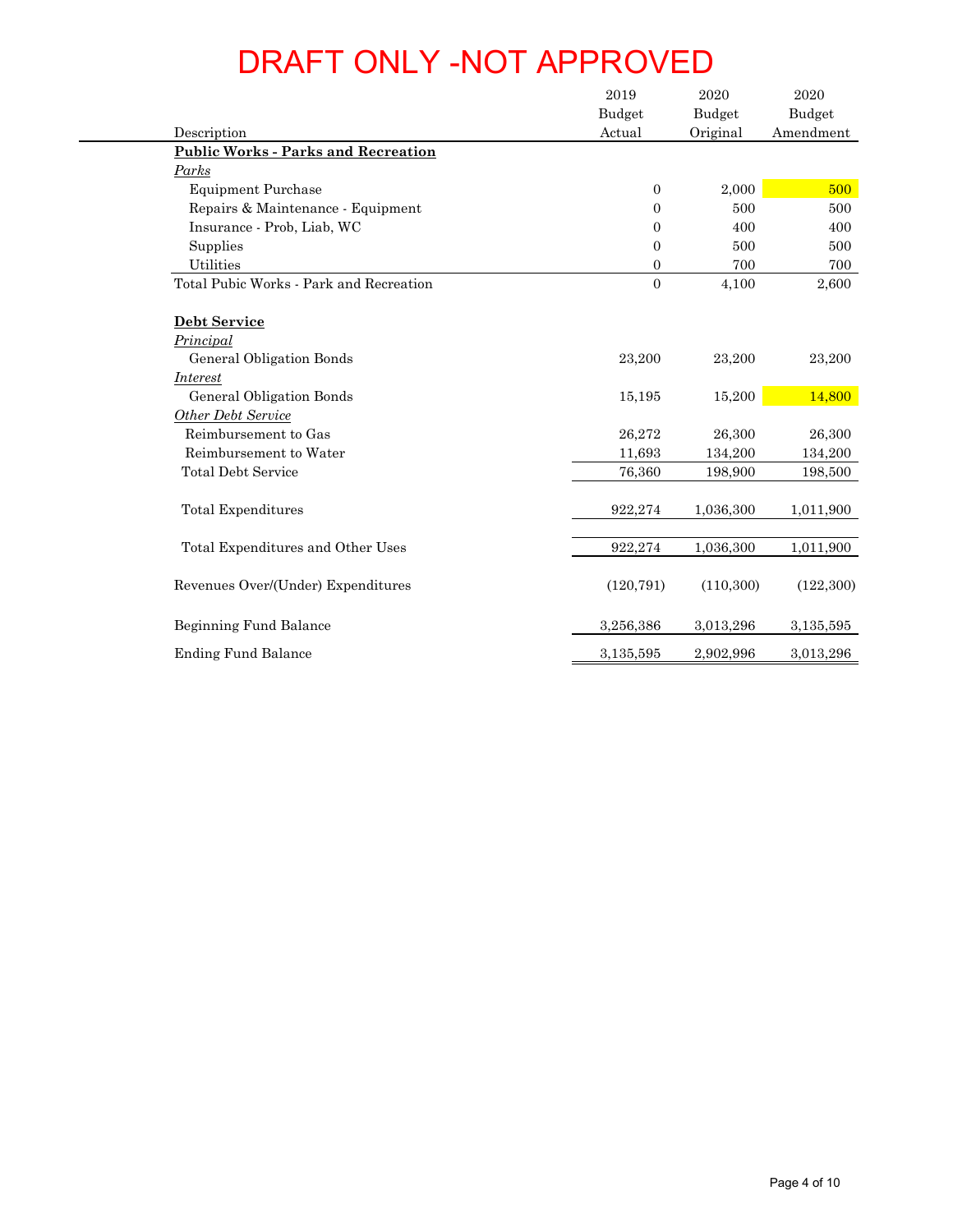## **Proposed Budget Amendment for FY 2020**

| <b>Water and Sewer Fund</b>                                |                         |                           |                     |
|------------------------------------------------------------|-------------------------|---------------------------|---------------------|
|                                                            | 2019                    | 2020                      |                     |
| Description                                                | <b>Budget</b><br>Actual | <b>Budget</b><br>Original | Budget<br>Amendment |
|                                                            |                         |                           |                     |
| Revenues                                                   |                         |                           |                     |
| <b>Operating Revenues</b>                                  |                         |                           |                     |
| Water & Sewer Revenue                                      | 529,914                 | 700,000                   |                     |
| Penalties and Forfeitures<br><b>Reconnect Fees</b>         | 10,894                  | 14,000                    |                     |
| Tap/Connection Fees                                        | $\mathbf{0}$<br>50,030  | 31,000<br>30,000          |                     |
| <b>Total Operating Revenues</b>                            | 590,837                 | 775,000                   |                     |
| Nonoperating Revenues                                      |                         |                           |                     |
| Well Improvement Grant                                     | $\mathbf{0}$            | $\mathbf{0}$              |                     |
| <b>CDBG</b> Water Extension                                | 176,400                 | $\mathbf{0}$              |                     |
| DRA Grant                                                  | $\theta$                | $\mathbf{0}$              |                     |
| <b>USDA</b> Grant                                          | $\mathbf{0}$            | 458,500                   |                     |
| Search Grant                                               | $\theta$                | 30,000                    |                     |
| Clean Water Grant<br>Other Income                          | $\theta$                | 700,000                   |                     |
| Interest Income                                            | 6,479<br>71             | 7,500<br>300              |                     |
| <b>Total Nonoperating Revenue</b>                          | 182,950                 | 1,196,300                 | 2,345,700           |
|                                                            |                         |                           |                     |
| Transfers and Other Contributions:                         |                         |                           |                     |
| Reimbursement from General                                 | 11,693                  | 134,200                   |                     |
| Transfers and Other Contributions                          | 11,693                  | 134,200                   |                     |
| <b>Total Revenues</b>                                      | 785,479                 | 2,105,500                 | 3,280,200           |
|                                                            |                         |                           |                     |
| <b>Expenses</b>                                            |                         |                           |                     |
| <b>Operating Expenses</b><br>Salaries - Public Works Water |                         |                           |                     |
| Salaries - Office Assistants                               | 125,000<br>34,196       | 175,500<br>48,300         |                     |
| Salaries - Holiday                                         | 5,005                   | 8,100                     |                     |
| Salaries - Overtime                                        | 6,328                   | 6,000                     |                     |
| Fringe Benefits                                            | 11,263                  | 39,400                    |                     |
| Advertising & Public Notice                                | 360                     | 1,000                     |                     |
| <b>Bond Insurance</b>                                      | 2,100                   | 1,000                     |                     |
| Chemicals                                                  | 9,680                   | 10,000                    |                     |
| Clothing & Uniforms                                        | 4,665                   | 5,000                     |                     |
| Community Outreach                                         | $\mathbf{0}$            | 2,000                     |                     |
| Computer & Software                                        | 369                     | 10,000                    |                     |
| Depreciation Expense<br>Dues & Subscriptions               | $\mathbf{0}$<br>6,309   | 96,000<br>7,500           |                     |
| Employee Drug/Physical Screening                           | 1,013                   | 3,000                     |                     |
| Equipment                                                  | 4,614                   | 55,000                    |                     |
| Fuel                                                       | 7,613                   | 8,000                     |                     |
| Grant Construction Expenses                                | 323,849                 | $\boldsymbol{0}$          |                     |
| Grant Engineering Expenses                                 | 117,322                 | $\mathbf{0}$              |                     |
| Insurance - Prop, Liab, WC                                 | 50,294                  | 57,500                    |                     |
| Interest on Bonds                                          | 8,283                   | 10,000                    |                     |
| Internet - Network                                         | 6,582                   | 6,500                     |                     |
| Lab Expense                                                | 10,010                  | 10,000                    |                     |
| Other Charges<br>Planning Assistant                        | 631<br>$\mathbf{0}$     | 600<br>1,400              |                     |
| Postage & Freight                                          | 6,790                   | 5,500                     |                     |
| Professional Fees - Accounting                             | 7,240                   | 9,000                     |                     |
| Professional Fees - Audit                                  | 9,538                   | 16,000                    |                     |
| Professional Fees - Legal                                  | 1,958                   | 6,000                     |                     |
| Professional Fees - Other                                  | 18,668                  | 21,000                    |                     |
| Rental - Equipment                                         | 1,232                   | 2,000                     |                     |
| Repair & Maintenance - Building                            | 2,215                   | 4,500                     |                     |
| Repair & Maintenance - Equipment                           | 24,956                  | 25,000                    |                     |
| Repair &l Maintenance - Vehicle                            | 3,114                   | 8,000                     |                     |
| Supplies & Materials                                       | 46,673                  | $\mathbf{0}$              |                     |
| Telephone & Utilities<br>Training                          | 149,825<br>1,465        | 153,500<br>3,500          |                     |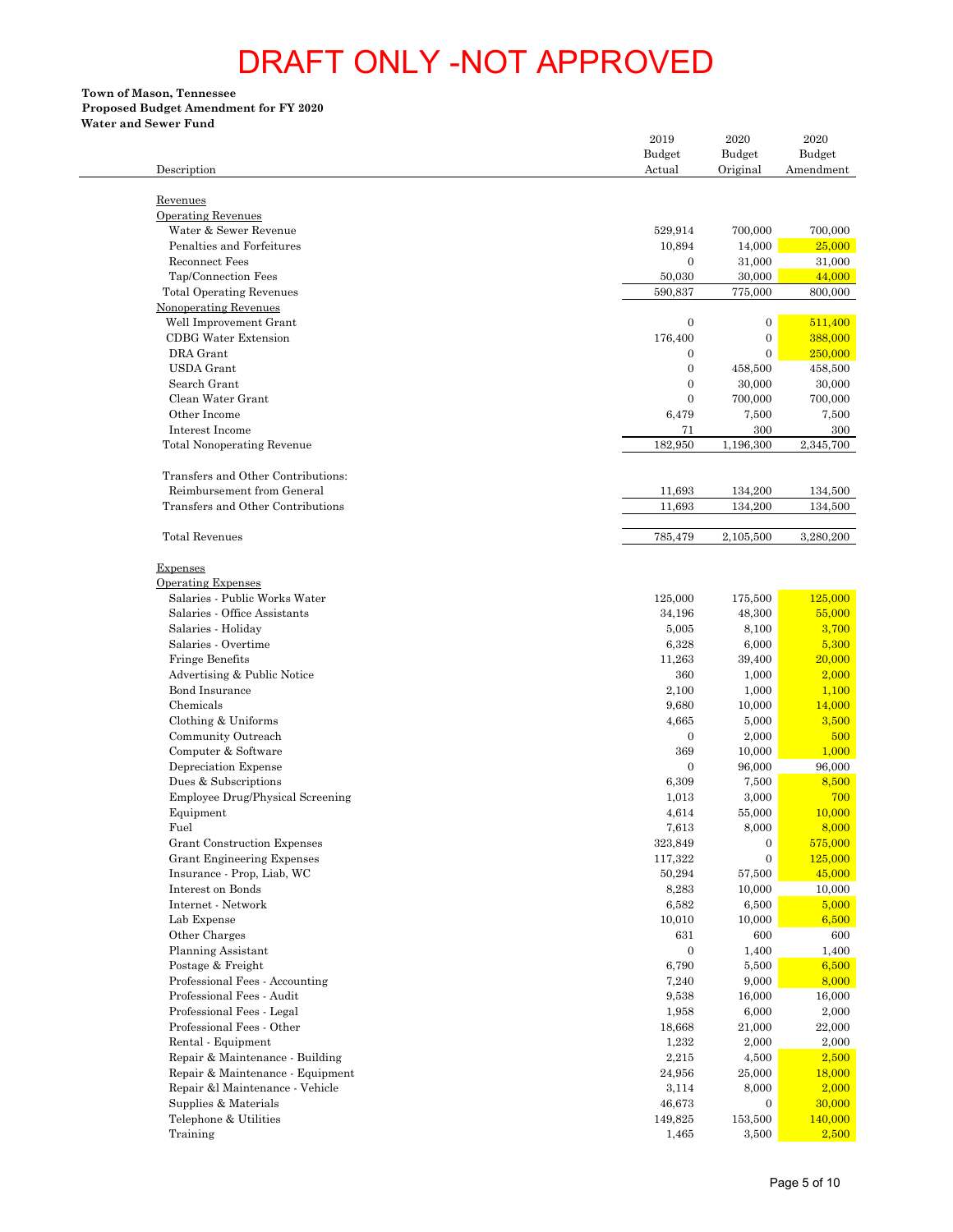|                                                                           | 2019                             | 2020             | 2021               |
|---------------------------------------------------------------------------|----------------------------------|------------------|--------------------|
| Description                                                               | Per<br>Actual                    | Per<br>Estimated | Budget<br>Proposed |
| Travel                                                                    | 958                              | 2,000            | 1,500              |
| Water Engineering Fees                                                    | 32,218                           | 35,000           | 30,000             |
| Water Tank Maintenance                                                    | 31,354                           | 32,000           | 28,000             |
| Water Department Operating Expenses                                       | 1,076,110                        | 884,800          | 1,433,800          |
| Sewer Maintenance & Repair                                                | $\boldsymbol{0}$                 | 6,000            | 6,000              |
| Septic Services<br><b>Sewer Department Operating Expenses</b>             | $\boldsymbol{0}$<br>$\mathbf{0}$ | 1,000<br>7,000   | 1,000<br>7,000     |
|                                                                           |                                  |                  |                    |
| Total Water and Sewer Department                                          | 1,076,110                        | 891,800          | 1,440,800          |
| Debt Service Water and Sewer Fund Debt                                    |                                  |                  |                    |
| TN Municipal Bond Fund                                                    | 29,073                           | 26,500           | 26,500             |
| Water Department Debt Service                                             | 29,073                           | 26,500           | 26,500             |
| <b>USDA</b> Loan                                                          | $\boldsymbol{0}$                 | 18,700           | 18,700             |
| Clean Water Loan                                                          | $\boldsymbol{0}$                 | 18,300           | 18,300             |
| Sewer Department Debt Service                                             | $\mathbf{0}$                     | 37,000           | 37,000             |
| Total Debt Service Water and Sewer Debt                                   | 29,073                           | 63,500           | 63,500             |
|                                                                           |                                  |                  |                    |
| Total Expenses                                                            | 1,105,183                        | 955,300          | 1,504,300          |
| Other Uses:                                                               |                                  |                  |                    |
| Reimbursement to Gas                                                      | $\boldsymbol{0}$                 | 192,450          | 192,500            |
| Other Uses                                                                | $\mathbf{0}$                     | 192,450          | 192,500            |
| Total Expenses and Other Uses                                             | 1,105,183                        | 1,147,750        | 1,696,800          |
| Excess of Revenues and Other Sources Over (Under) Expenses and Other Uses | (319,703)                        | 957,750          | 1,583,400          |
| Fund Balance, July 1                                                      | 308,983                          | (10, 720)        | 947,030            |
| Fund Balance, June 30                                                     | (10, 720)                        | 947,030          | 2,530,430          |
|                                                                           |                                  |                  |                    |
|                                                                           |                                  |                  | Page 6 of 10       |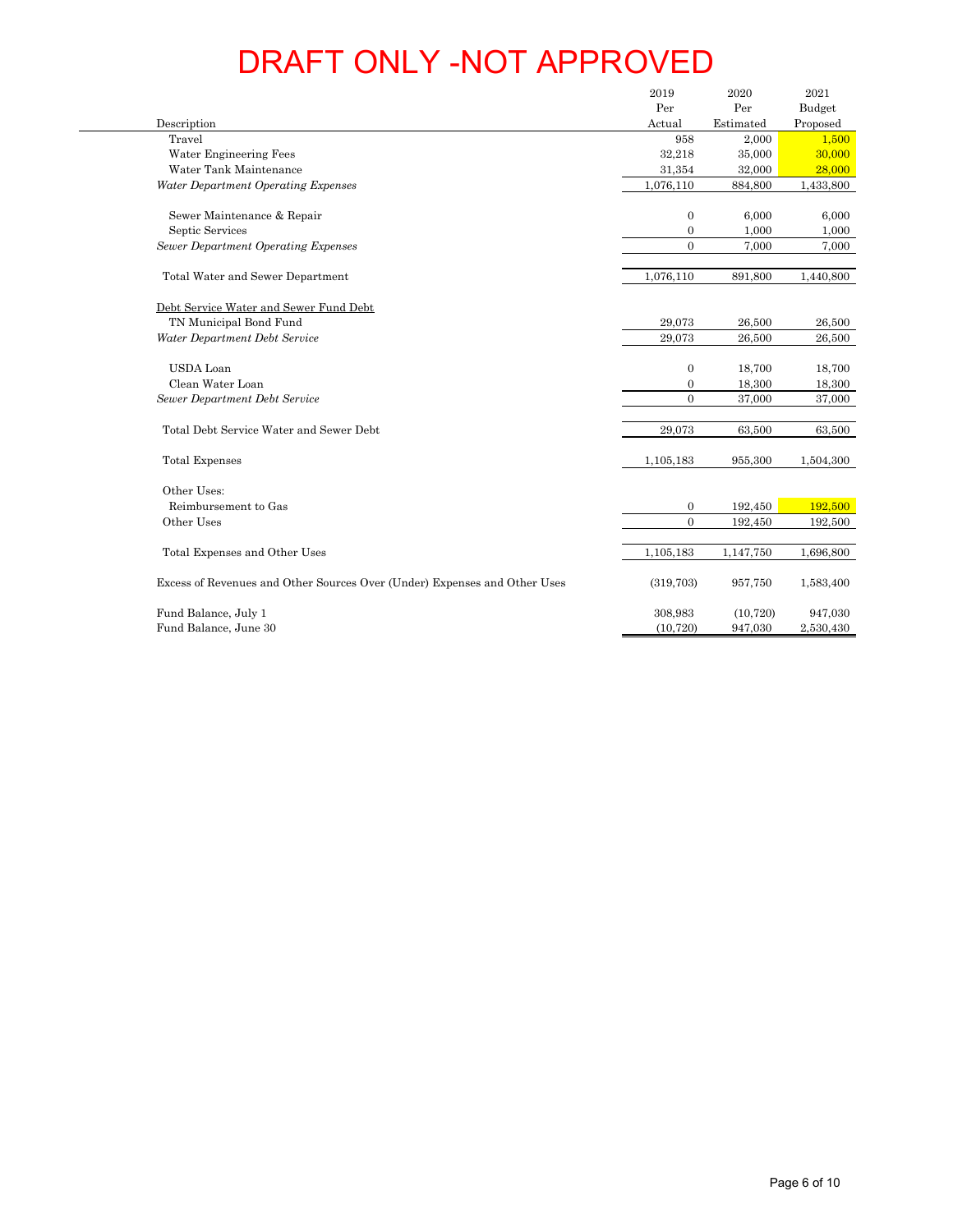**Town of Mason, Tennessee**

# **Proposed Budget Amendment for FY 2020**

**Gas Fund**

 $\sim$ 

| Description                                                    | 2019<br>Per<br>Actual | 2020<br>Per<br>Estimated | 2021<br>Budget<br>Proposed |
|----------------------------------------------------------------|-----------------------|--------------------------|----------------------------|
|                                                                |                       |                          |                            |
| Revenues                                                       |                       |                          |                            |
| <b>Operating Revenues</b><br>Sale of Gas                       | 494,359               | 560,000                  | 500,000                    |
| Penalties                                                      | 5,785                 | 7,000                    | 10,000                     |
| Reconnection Fees                                              | $\mathbf{0}$          | 7,000                    |                            |
| Gas Taps and Connections                                       | 6,800                 | 7,000                    |                            |
| <b>Total Operating Revenues</b>                                | 506,944               | 581,000                  | 526,000                    |
| Nonoperating Revenues                                          |                       |                          |                            |
| Returned Check Fees                                            | $\mathbf{0}$          | 1,000                    |                            |
| Interest Income<br><b>Total Nonoperating Revenues</b>          | 135<br>135            | 500<br>1,500             |                            |
|                                                                |                       |                          |                            |
| Transfers and Other Contributions:<br>Reimbursement from Water | 2,426                 | 192,450                  | 192,500                    |
| Reimbursement from General                                     | 26,272                | 30,000                   | 30,000                     |
| Transfers and Other Contributions                              | 28,698                | 222,450                  | 222,500                    |
| <b>Total Revenues</b>                                          | 535,778               | 804,950                  | 749,100                    |
|                                                                |                       |                          |                            |
| Expenses<br><b>Operating Expenses</b>                          |                       |                          |                            |
| Salaries - Public Works - Gas                                  | 40,000                | 82,900                   | 82,900                     |
| Salaries - Office Assistants                                   | 22,124                | 46,320                   | 46,300                     |
| Salaries - Overtime                                            | 1,773                 | 3,000                    |                            |
| Salaries - Holidays                                            | 2,340                 | 4,000                    |                            |
| Fringe Benefits                                                | 13,251                | 24,840                   | 27,900                     |
| Advertising & Public Notices<br>Computer & Software            | 45<br>369             | 1,000<br>5,000           |                            |
| Depreciation Expense                                           | $\mathbf{0}$          | 18,000                   | 18,000                     |
| Drug Screening                                                 | 133                   | 1,000                    |                            |
| Dues & Fees                                                    | 3,179                 | 3,000                    |                            |
| <b>Equipment Purchases</b>                                     | 3,997                 | 20,000                   | 75,000                     |
| Gasoline/Fuel Purchase                                         | 8,682                 | 10,000                   |                            |
| Insurance - Prop, Liab, WC                                     | 9,935                 | 10,350                   |                            |
| Interest on Bonds<br>Internet                                  | 7,361<br>824          | 9,000<br>1,000           |                            |
| Natural Gas Fuel Transport                                     | 401                   | 1,000                    |                            |
| Natural Gas Purchases                                          | 125,049               | 145,000                  | 95,000                     |
| Natural Gas Transport Charge                                   | 24,781                | 30,000                   | 25,000                     |
| Other Charges                                                  | $\boldsymbol{0}$      | 600                      |                            |
| Planning Assistant                                             | $\mathbf{0}$          | 1,420                    |                            |
| Postage & Freight                                              | $4,\!538$             | 4,500                    |                            |
| Professional Fees - Accounting                                 | 7,240                 | 9,000                    |                            |
| Professional Fees - Audit<br>Professional Fees - Legal         | 9,538<br>1,958        | 15,000<br>6,000          | 15,000                     |
| Professional Fees - Other                                      | 23,338                | 21,000                   | 15,000                     |
| Rental Equipment                                               | 1,093                 | 1,500                    |                            |
| Repair & Maintenance - Building                                | $\mathbf{0}$          | 500                      |                            |
| Repair & Maintenance - Equipment                               | $\boldsymbol{0}$      | 1,500                    |                            |
| Repair & maintenance - Vehicle                                 | 460                   | 1,000                    |                            |
| Supplies & Materials                                           | 12,932                | 15,000                   | 35,000                     |
| Telephone & Utilities<br>Training                              | 6,929<br>370          | 75,000                   |                            |
| Travel                                                         | $\mathbf{0}$          | 500<br>500               |                            |
| Uniforms                                                       | 4,380                 | 5,000                    |                            |
| 911 Expense                                                    | 2,422                 | $\mathbf{0}$             |                            |
| Total Gas Department                                           | 339,441               | 573,430                  | 507,500                    |
|                                                                |                       |                          |                            |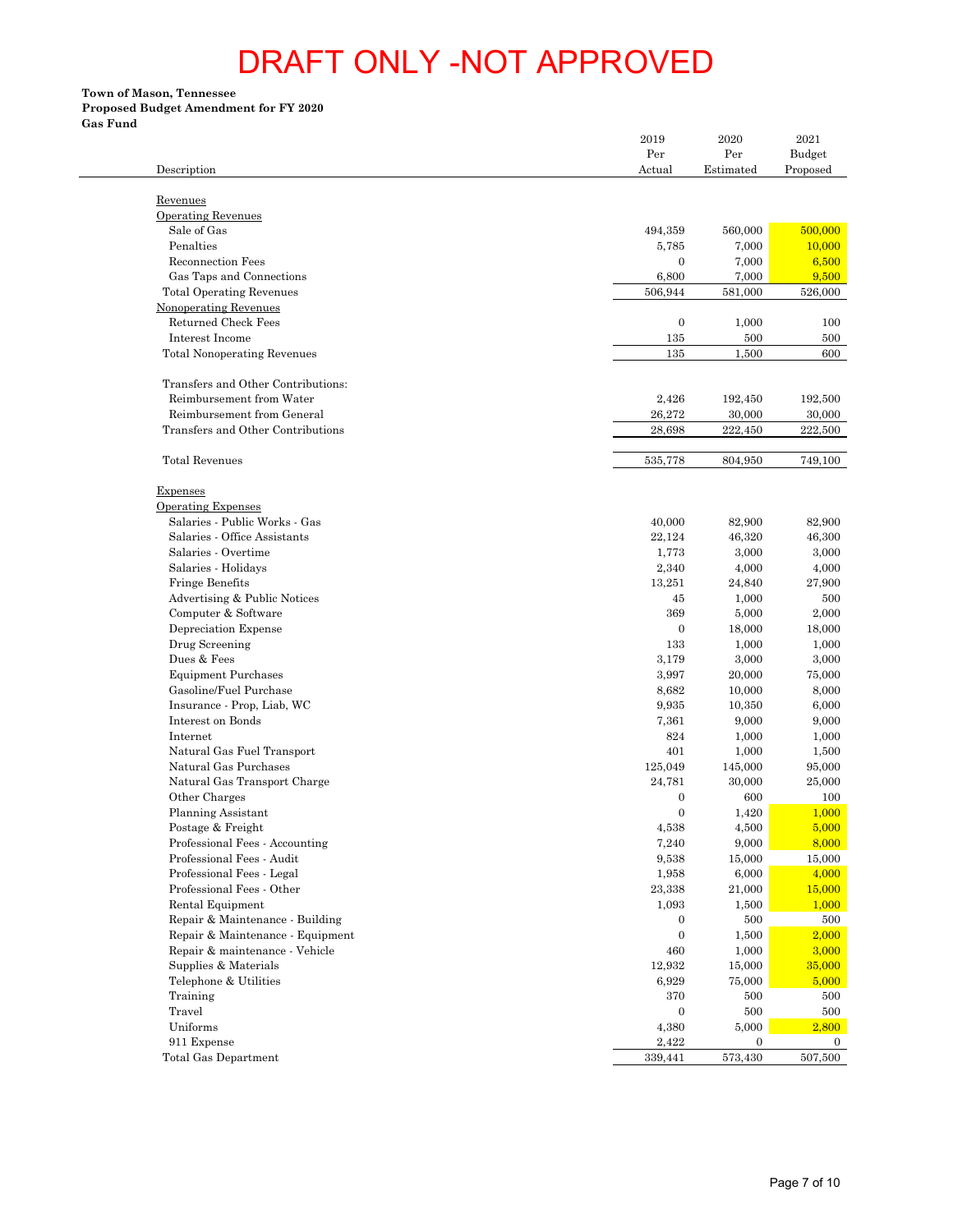| TN Municipal Bond Fund<br>$29,\!969$<br>$30,\!000$<br>Total Debt Service Gas Debt<br>29,969<br>30,000<br>603,430<br>369,410<br>166,368<br>$201,\!520$<br>$88,\!246$<br>254,614<br>$\operatorname{Fund}$ Balance, June $30$<br>254,614<br>456,134<br>667,734 | Description                                                               | $2019\,$<br>$\operatorname*{Per}% \left( X\right) \equiv\operatorname*{Per}% \left( X\right) ,$<br>Actual | $2020\,$<br>$\operatorname*{Per}% \nolimits_{\mathbb{Z}}\left( \mathbb{Z}^{\Sigma\left( 1\right) }% ,\mathbb{Z}^{\Sigma\left( 2\right) }\right)$<br>Estimated | $2021\,$<br>${\bf Budget}$<br>Proposed |
|-------------------------------------------------------------------------------------------------------------------------------------------------------------------------------------------------------------------------------------------------------------|---------------------------------------------------------------------------|-----------------------------------------------------------------------------------------------------------|---------------------------------------------------------------------------------------------------------------------------------------------------------------|----------------------------------------|
|                                                                                                                                                                                                                                                             | Debt Service Gas Debt                                                     |                                                                                                           |                                                                                                                                                               |                                        |
|                                                                                                                                                                                                                                                             |                                                                           |                                                                                                           |                                                                                                                                                               | $30,\!000$                             |
|                                                                                                                                                                                                                                                             |                                                                           |                                                                                                           |                                                                                                                                                               | 30,000                                 |
|                                                                                                                                                                                                                                                             | Total Expenses                                                            |                                                                                                           |                                                                                                                                                               | 537,500                                |
|                                                                                                                                                                                                                                                             | Excess of Revenues and Other Sources Over (Under) Expenses and Other Uses |                                                                                                           |                                                                                                                                                               | 211,600                                |
|                                                                                                                                                                                                                                                             | Fund Balance, July 1                                                      |                                                                                                           |                                                                                                                                                               | 456,134                                |
|                                                                                                                                                                                                                                                             |                                                                           |                                                                                                           |                                                                                                                                                               |                                        |
|                                                                                                                                                                                                                                                             |                                                                           |                                                                                                           |                                                                                                                                                               |                                        |
|                                                                                                                                                                                                                                                             |                                                                           |                                                                                                           |                                                                                                                                                               |                                        |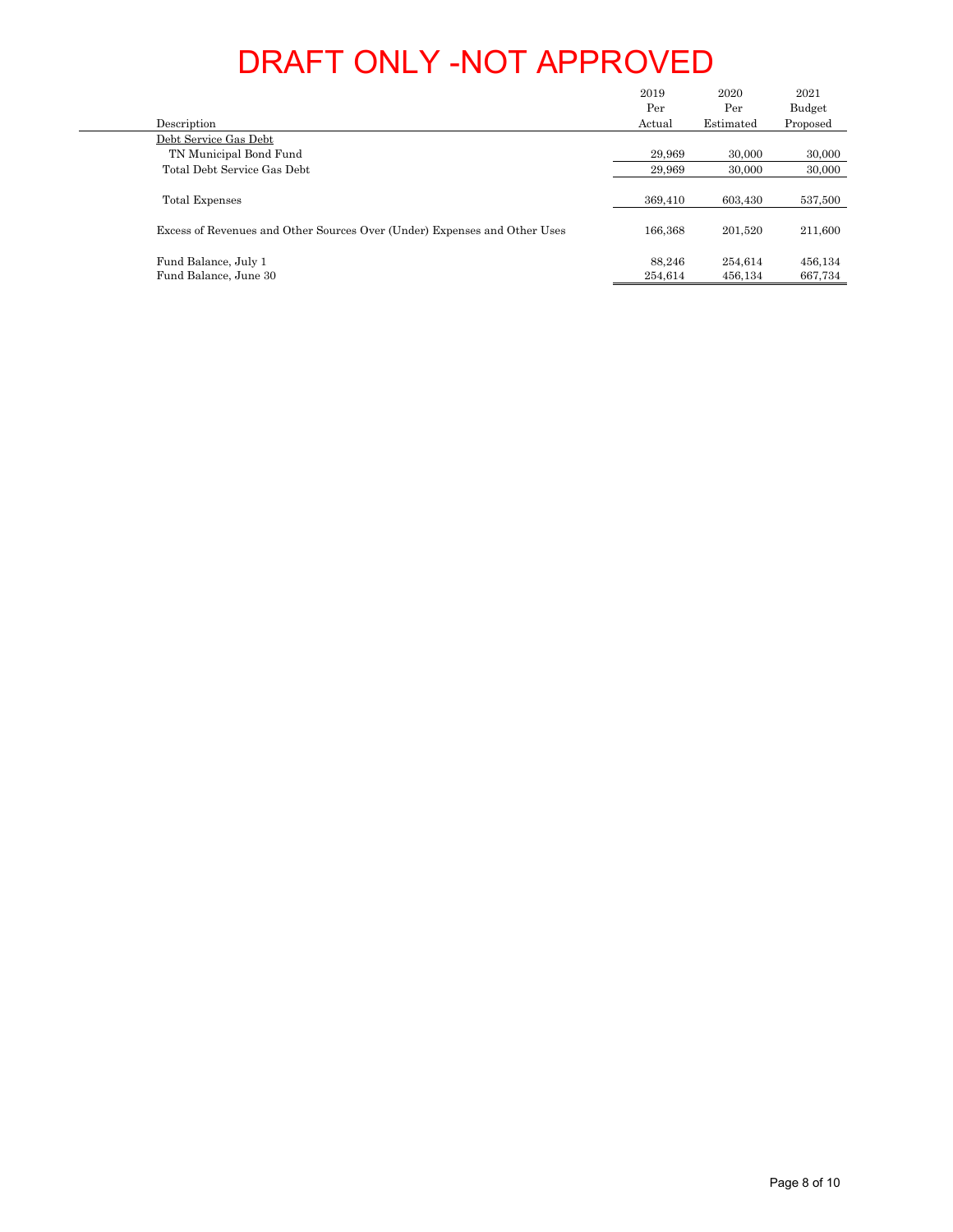### **Town of Mason, Tennessee Proposed Budget Amendment for FY 2020 Drug Control Fund**

| Description                                    | $\,2019$<br>Budget<br>Actual         | 2020<br>Budget<br>Original | 2020<br>Budget<br>Amendment |
|------------------------------------------------|--------------------------------------|----------------------------|-----------------------------|
| Revenues                                       |                                      |                            |                             |
| <b>Fines and Forfeitures</b>                   |                                      |                            |                             |
| Fines and Forfeitures                          | $\boldsymbol{0}$                     | 5,000                      | 1,000                       |
| Auto Storage                                   | 950                                  | 1,200                      | 500                         |
| Total Fines and Forfeitures                    | 950                                  | 6,200                      | 1,500                       |
| <b>Miscellaneous Revenues</b>                  |                                      |                            |                             |
| Interest Income                                | 15                                   | 10                         | 20                          |
| Total Miscellaneous Revenues                   | $15\,$                               | $10\,$                     | 20                          |
| <b>Total Revenues</b>                          | 965                                  | 6,210                      | 1,520                       |
| Expenditures                                   |                                      |                            |                             |
| <b>Public Safety</b>                           |                                      |                            |                             |
| Police                                         |                                      |                            |                             |
| Supplies                                       | $\boldsymbol{0}$                     | 205                        | 200                         |
| Seized Vehicle<br><b>Undercover Operations</b> | $\boldsymbol{0}$<br>$\boldsymbol{0}$ | 3,000<br>$300\,$           | 200<br>300                  |
| Capital Outlay                                 | $\boldsymbol{0}$                     | 1,000                      | 100                         |
| <b>Total Public Safety</b>                     | $\boldsymbol{0}$                     | 4,505                      | 800                         |
|                                                |                                      |                            |                             |
| Total Expenditures                             | $\boldsymbol{0}$                     | 4,505                      | 800                         |
| Revenues Over/(Under) Expenditures             | 965                                  | 1,705                      | 720                         |
| Beginning Fund Balance                         | 18,370                               | 19,335                     | 21,040                      |
| <b>Ending Fund Balance</b>                     | 19,335                               | 21,040                     | 21,760                      |
|                                                |                                      |                            |                             |
|                                                |                                      |                            |                             |